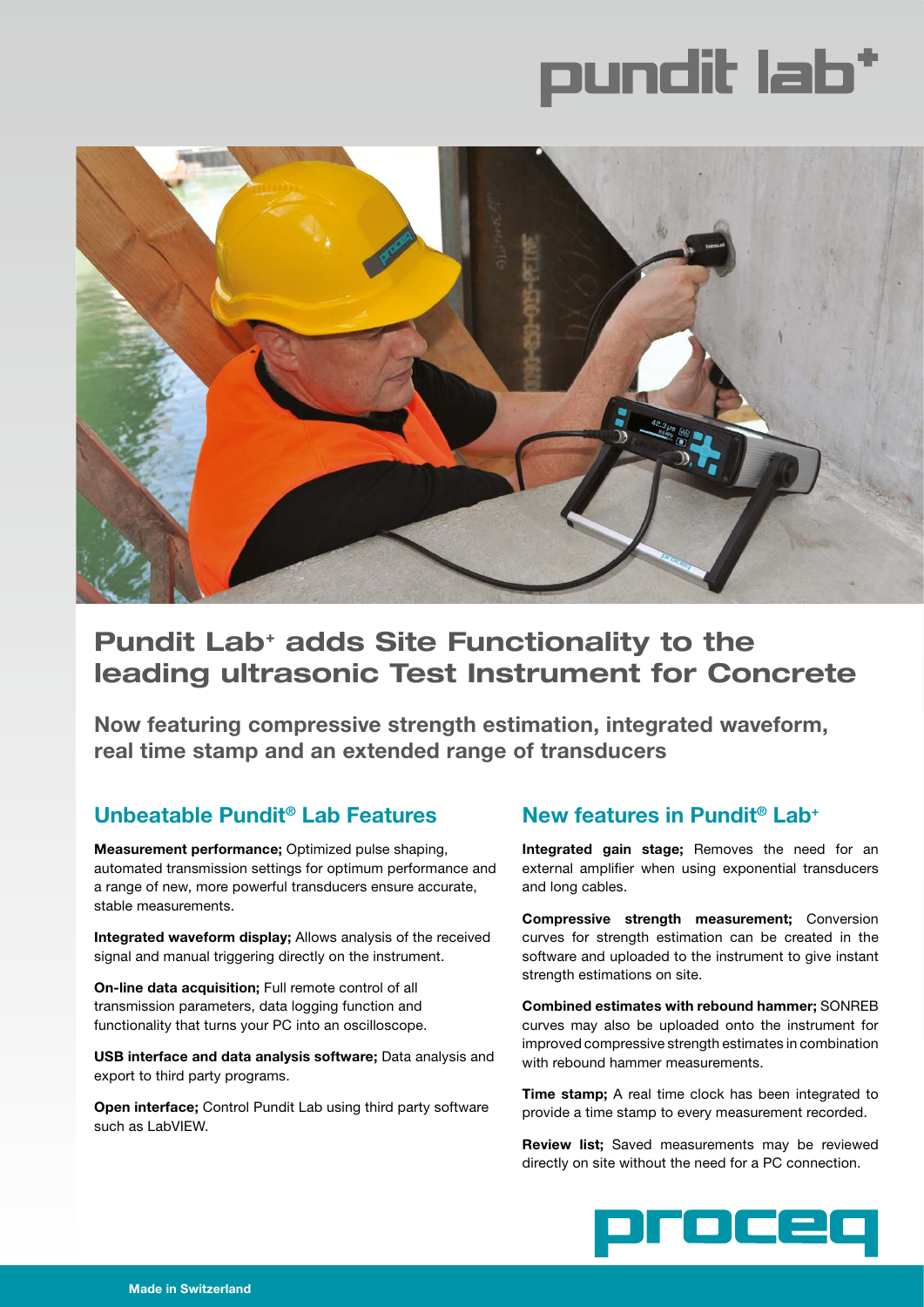

## **Simple Entry of System Parameters**



Tx frequency, calibration, pulse width, temperature correction



Rx gain, units, receiver gain, transmission mode

## **Display of Transmission Time and calculated Parameters**



### **Measurement Aids**



Waveform display for manual triggering Theorem Data review list



Measuring pulse velocity **Measuring compressive strength** Measuring compressive strength (Pundit Lab+)



(Pundit Lab+)

## **An extended Range of Transducers**

A complete range from 24 kHz up to 500 kHz for various applications including:

**Improved 54kHz and 150kHz transducers;** A new design with improved performance to increase range and stability.

**Improved 54kHz exponential transducers;** A new design with improved performance. When used in combination with Pundit Lab<sup>+</sup> no external amplifier is required.

**250kHz shear wave transducers;** For use in combination with standard P-wave transducers to measure the dynamic elastic modulus of the material under test.

**Transducer Holder;** Particularly useful for compound measurements such as surface velocity or crack depth. Individual transducer holders are detachable for standard measurements.



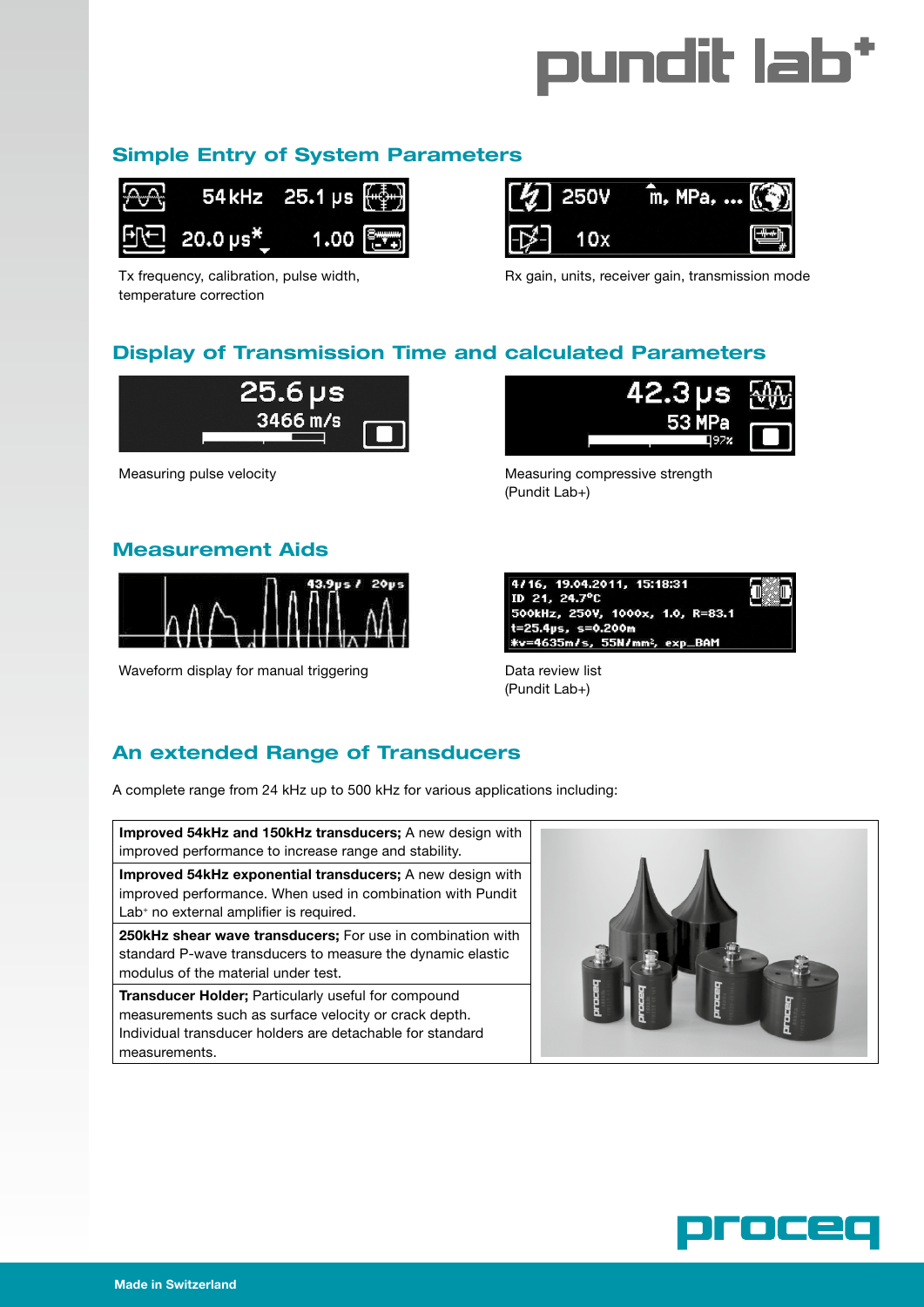

# **Pundit Link Analysis Software**

The Windows based software Pundit Link, developed by Proceq SA, unlocks the full capabilities of the Pundit Lab, providing the user with:

- waveform visualization and analysis turning your PC into an oscilloscope
- interactive adjustment of trigger point
- on-line data acquisition
- full remote control of the instrument instrument including programmable data logging functionality
- export of data to third party applications
- (Pundit Lab<sup>+</sup> only) creation of conversion curves for compressive strength (exponential, polynomial).
- (Pundit Lab+ only) creation of SONREB curves for combined (ultrasonic/rebound value) estimates of compressive strength





# **Equipment Features Pundit Lab / Pundit Lab+**

| <b>Common Features</b>                                                     | <b>Pundit Lab</b>                | <b>Pundit Lab+</b>                                 |
|----------------------------------------------------------------------------|----------------------------------|----------------------------------------------------|
| Transit time range                                                         | $0.1 - 9999$ us                  | $0.1 - 9999$ µs                                    |
| Resolution                                                                 | $0.1 \,\mu s$                    | $0.1 \,\mu s$                                      |
| Energising pulse                                                           | 125 V, 250 V, 350 V, 500 V, AUTO | 125 V, 250 V, 350 V, 500 V, AUTO                   |
| Tx frequency range                                                         | 24-500 kHz                       | 24-500 kHz                                         |
| Transit time                                                               | Yes                              | Yes                                                |
| Pulse velocity                                                             | Yes                              | Yes                                                |
| Path length                                                                | Yes                              | Yes                                                |
| Surface velocity                                                           | Yes                              | Yes                                                |
| Crack depth                                                                | Yes                              | Yes                                                |
| Memory                                                                     | > 500 readings                   | $> 500$ readings                                   |
| Power supply                                                               | Mains/Battery(>20h)/USB          | Mains/Battery(>20h)/USB                            |
| <b>IP Classification</b>                                                   | IP42                             | IP42                                               |
| <b>New Features</b>                                                        | <b>Pundit Lab</b>                | <b>Pundit Lab+</b>                                 |
| Integrated gain stage                                                      | 1x, 10x, 100x                    | 1x, 2x, 5x, 10x, 20x, 50x, 100x, 200x, 500x, 1000x |
| Compressive strength                                                       |                                  | Yes                                                |
| SONREB method (Ultrasonic plus rebound<br>hammer for compressive strength) |                                  | Yes                                                |
| Time stamp for measurements                                                |                                  | Yes                                                |
| Measurement review list on instrument                                      |                                  | Yes                                                |